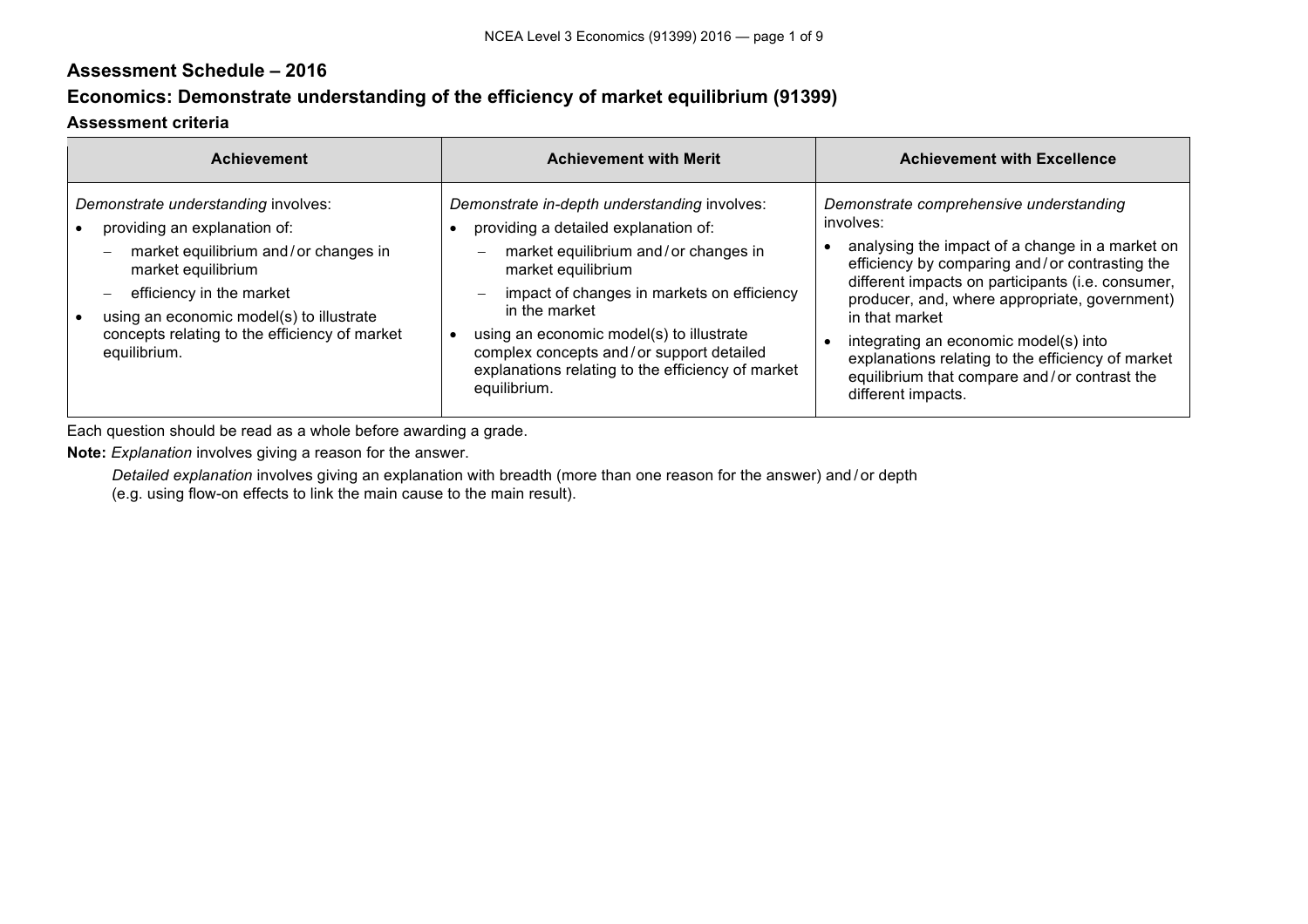| Question<br>One | <b>Sample answers/Evidence</b>                                                                                                                                                                                                                                                                                                                                                                                                                                                                                                                                                                                                                                                                                                                                                                                                                                                                                                                                                                                                    |
|-----------------|-----------------------------------------------------------------------------------------------------------------------------------------------------------------------------------------------------------------------------------------------------------------------------------------------------------------------------------------------------------------------------------------------------------------------------------------------------------------------------------------------------------------------------------------------------------------------------------------------------------------------------------------------------------------------------------------------------------------------------------------------------------------------------------------------------------------------------------------------------------------------------------------------------------------------------------------------------------------------------------------------------------------------------------|
| $(a)$ (i)       | See Appendix One.                                                                                                                                                                                                                                                                                                                                                                                                                                                                                                                                                                                                                                                                                                                                                                                                                                                                                                                                                                                                                 |
| (ii)            | Following the arrival of Uber, the number of suppliers of taxi rides in New Zealand increases at each and every price, shifting the supply curve to the<br>right, from $S$ to $S_1$ .<br>At the original fare of $P_e$ , there will now be a surplus of rides, as $Q_s > Q_d$ . Taxi drivers looking to fill their cabs will reduce their fare. As the fare decreases,<br>quantity supplied will decrease, as some taxi drivers will look to spend their time or use their vehicle doing other, more profitable activities. Quantity<br>demanded by passengers will increase as taxi rides become more affordable. This will continue until $Q_s = Q_d$ , and equilibrium is restored at the new<br>lower price of $P_1$ and new greater quantity of $Q_1$ .                                                                                                                                                                                                                                                                      |
| $(b)$ (i)       | CS before maximum price = $ACP_e$ .<br>CS after maximum price = $ABEP_{max}$ .<br>PS before maximum price = $P_eCH$ .<br>PS after maximum price = $P_{max}EH$ .<br>$DWL = BCE$ .                                                                                                                                                                                                                                                                                                                                                                                                                                                                                                                                                                                                                                                                                                                                                                                                                                                  |
| (ii)            | Consumption decreases from $Q_e$ to $Q_1$ , as the number of taxi rides offered by taxi companies/drivers decreases because of the maximum price. CS will<br>decrease (by BCD) because of reduced consumption. However, the gain in CS due to the lower fare of $P_{max}$ instead of $P_e$ is greater than the loss due to<br>reduced consumption, so overall consumer surplus will increase from ACP <sub>e</sub> to ABEP <sub>max</sub> .<br>PS will decrease from $P_eCH$ to $P_{max}CH$ . This is because taxi drivers will now receive a lower fare of $P_{max}$ instead of $P_e$ , and the number of rides they<br>provide decreases from $Q_e$ to $Q_1$ , lowering their revenue and decreasing their surplus by $P_e$ CEP <sub>max</sub> .<br>Overall, the loss in PS of P <sub>e</sub> CEP <sub>max</sub> outweighs the small gain in CS, resulting in a net welfare loss represented by the deadweight loss of BCE. This is<br>because the sum of CS and PS is no longer maximised following the maximum price control. |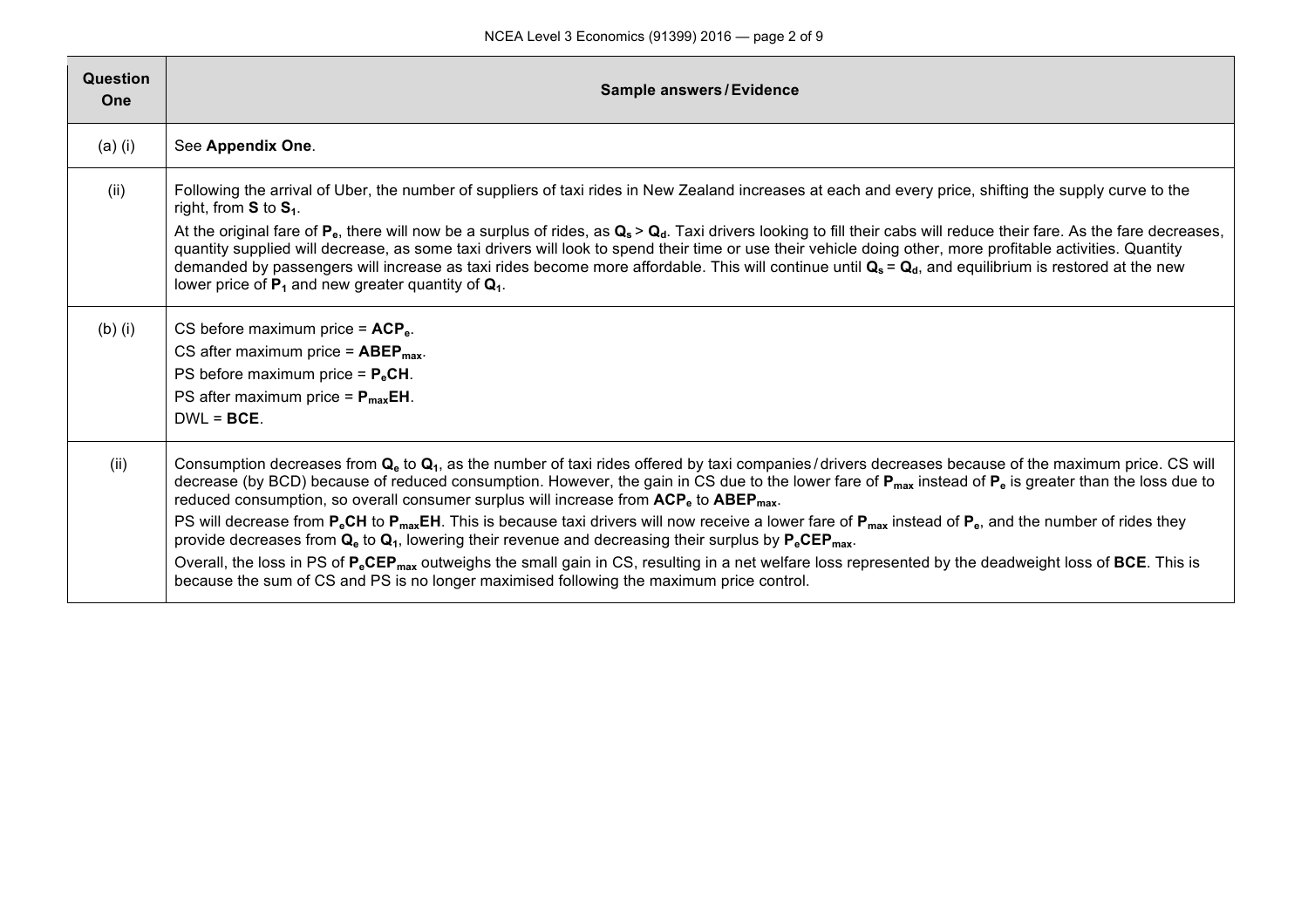| <b>Achievement</b>                                                                                                                                                                                                                                                                                                                                                                                                 |                                                                                                                                                                                                                                                       |                |                                        |                                                                                                                                                                                                                                               | <b>Achievement with Merit</b>                                                                                                                                                                                                                                                                                                                                                                                                                                                                       |                                                              |                                                                                                                                                       | <b>Achievement with Excellence</b>                                                                                                                                                                                                                                                                                                                                                                                                                                                              |                |
|--------------------------------------------------------------------------------------------------------------------------------------------------------------------------------------------------------------------------------------------------------------------------------------------------------------------------------------------------------------------------------------------------------------------|-------------------------------------------------------------------------------------------------------------------------------------------------------------------------------------------------------------------------------------------------------|----------------|----------------------------------------|-----------------------------------------------------------------------------------------------------------------------------------------------------------------------------------------------------------------------------------------------|-----------------------------------------------------------------------------------------------------------------------------------------------------------------------------------------------------------------------------------------------------------------------------------------------------------------------------------------------------------------------------------------------------------------------------------------------------------------------------------------------------|--------------------------------------------------------------|-------------------------------------------------------------------------------------------------------------------------------------------------------|-------------------------------------------------------------------------------------------------------------------------------------------------------------------------------------------------------------------------------------------------------------------------------------------------------------------------------------------------------------------------------------------------------------------------------------------------------------------------------------------------|----------------|
| (a) On the graph:<br><b>AND</b><br>labelled.<br>fares - including TWO of:<br>• surplus, as $Q_s > Q_d$ at $P_e$<br>$\bullet$ Q <sub>s</sub> falls<br>$\bullet$ Q <sub>d</sub> increases                                                                                                                                                                                                                            | • S curve shifted to the right and labelled<br>• decreased price and increased quantity<br>Explains that the increase in supply will create a<br>surplus of rides, which will result in a drop in taxi<br>• equilibrium restored (at $P_1$ , $Q_1$ ). |                | (a)                                    | drop in taxi fares - including ALL of:<br>• surplus as $Q_s > Q_d$ at $P_e$<br>$\bullet$ Q <sub>s</sub> falls<br>$\bullet$ Q <sub>d</sub> increases<br>• equilibrium restored (at $P_1$ , $Q_1$ ).<br>Refers to Graph One in the explanation. | Explains in detail that the increase in supply will<br>create a surplus of rides, which will result in a                                                                                                                                                                                                                                                                                                                                                                                            |                                                              |                                                                                                                                                       |                                                                                                                                                                                                                                                                                                                                                                                                                                                                                                 |                |
| (b) Explains:<br>• 3 labels correct in Table One<br>• CS will decrease because of reduced<br>consumption/Qd OR CS will increase because<br>of the lower fare/price.<br>• PS will decrease because of lower price OR<br>lower quantity sold (rides provided)<br>• There is a loss of allocative efficiency, as there<br>is a net welfare loss OR deadweight loss OR<br>the sum of CS and PS is no longer maximised. |                                                                                                                                                                                                                                                       |                |                                        | (b) Explains in detail:<br>will drop.<br>price control.                                                                                                                                                                                       | • CS will increase, as consumers are paying<br>lower fares, which outweighs the impact of<br>lower quantity of trips (which reduces CS)<br>· PS will drop, as taxi drivers will receive a lower<br>fare AND the number of rides they provide<br>. Overall, the loss in PS outweighs (not fully<br>offset by) the gain in CS, resulting in a loss of<br>allocative efficiency resulting in a deadweight<br>loss This is because the sum of CS and PS is<br>no longer maximised following the maximum |                                                              | (b) Explains in detail:<br>will drop.<br>control.                                                                                                     | • CS will increase as, consumers are paying<br>lower fares, which outweighs the impact of<br>lower quantity of trips (which reduces CS)<br>• PS will drop, as taxi drivers will receive a lower<br>fare AND the number of rides they provide<br>• Overall, the loss in PS outweighs (not fully<br>offset by) the gain in CS, resulting in a loss of<br>allocative efficiency and deadweight loss. This<br>is because the sum of CS and PS is no longer<br>maximised following the maximum price |                |
| N <sub>1</sub>                                                                                                                                                                                                                                                                                                                                                                                                     | N <sub>2</sub>                                                                                                                                                                                                                                        | A <sub>3</sub> |                                        | A <sub>4</sub>                                                                                                                                                                                                                                | M <sub>5</sub>                                                                                                                                                                                                                                                                                                                                                                                                                                                                                      |                                                              | <b>M6</b>                                                                                                                                             | <b>E7</b>                                                                                                                                                                                                                                                                                                                                                                                                                                                                                       | E <sub>8</sub> |
| <b>Most Achievement</b><br>Very little<br>Some<br>Achievement<br>Achievement<br>evidence.<br>evidence, partial<br>evidence, partial<br>explanations.<br>explanations.<br>NO No response; no relevant evidence                                                                                                                                                                                                      |                                                                                                                                                                                                                                                       |                | Nearly all<br>Achievement<br>evidence. | Some Merit<br>evidence.<br>(a) $OR$ one of $(b)$<br>Must refer to<br>graph(s) or Table<br>One.                                                                                                                                                | <b>Most Merit</b><br>evidence.<br>One.                                                                                                                                                                                                                                                                                                                                                                                                                                                              | $(a)$ AND one of $(b)$<br>Must refer to<br>graph(s) or Table | Excellence<br>evidence. One<br>part may be<br>weaker AND<br>integrates relevant<br>information from<br>Graph Two or<br>Table One into<br>explanation. | All points covered.<br>AND integrates<br>relevant<br>information from<br>Graph Two or<br>Table One into<br>explanation.                                                                                                                                                                                                                                                                                                                                                                         |                |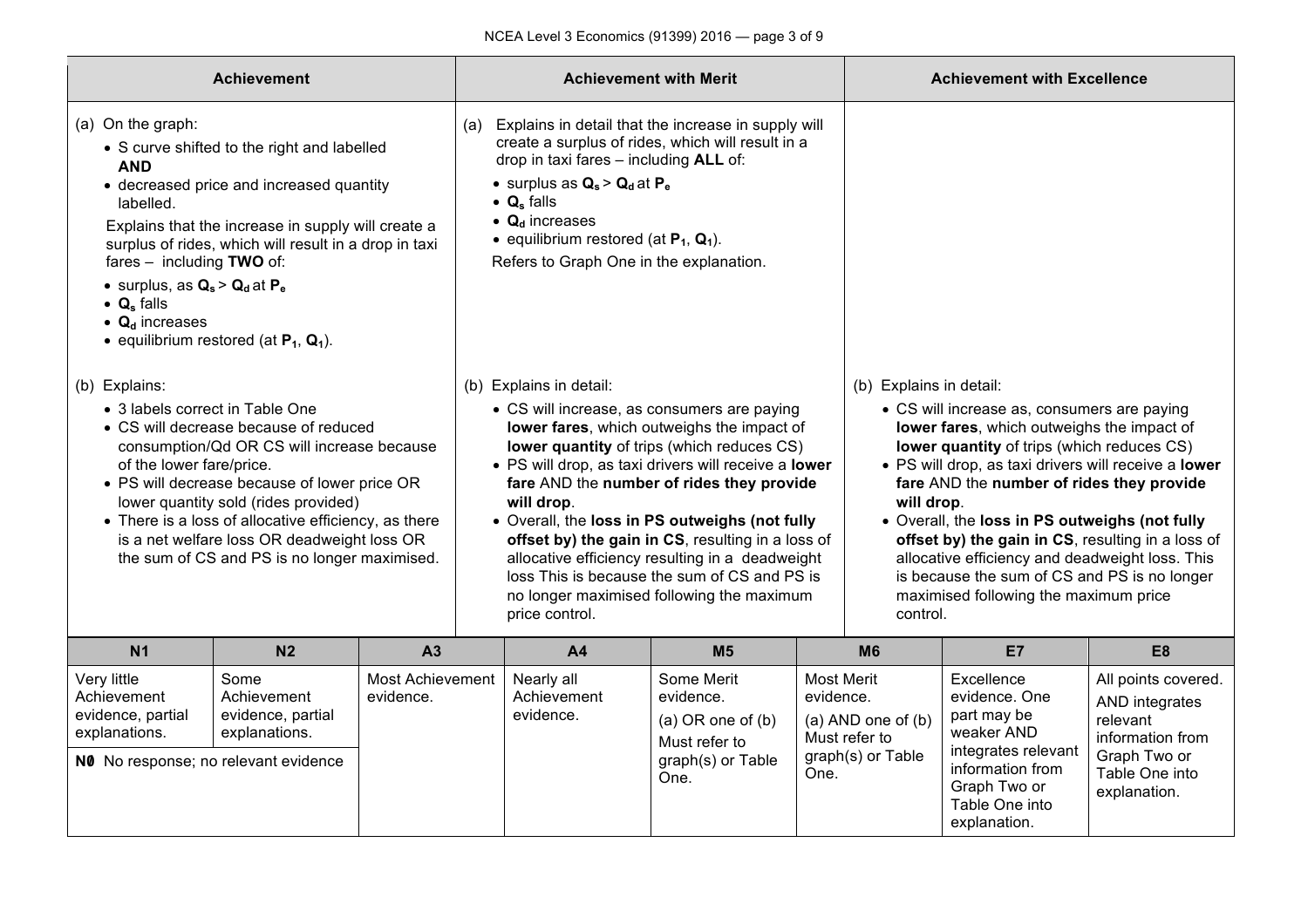| <b>Question Two</b> | <b>Sample answers/Evidence</b>                                                                                                                                                                                                                                                                                                                                                                                                                                                                                                                                                                                                                                                                                                                                                                                                                                                                                                                                                                                                                                                                                                                                        |
|---------------------|-----------------------------------------------------------------------------------------------------------------------------------------------------------------------------------------------------------------------------------------------------------------------------------------------------------------------------------------------------------------------------------------------------------------------------------------------------------------------------------------------------------------------------------------------------------------------------------------------------------------------------------------------------------------------------------------------------------------------------------------------------------------------------------------------------------------------------------------------------------------------------------------------------------------------------------------------------------------------------------------------------------------------------------------------------------------------------------------------------------------------------------------------------------------------|
| $(a)$ $(i)$         | Elastic - Table Two<br>Tariff revenue for the government: \$3 million decrease.<br>Change in allocative efficiency: \$2.85 million gain.                                                                                                                                                                                                                                                                                                                                                                                                                                                                                                                                                                                                                                                                                                                                                                                                                                                                                                                                                                                                                              |
| $(a)$ (ii)          | If the imported goods are elastic in demand:<br>Consumer surplus will increase by \$8.35 million. This is because consumers pay a lower price of \$40 after tariff removal, compared to \$50 before,<br>$\bullet$<br>and they consume 330000 units more, i.e. 1 million units instead of 670000 units (therefore, more units from which to gain consumer surplus).<br>Producer surplus will decrease by \$2.5 million. This is because producers receive a lower price of \$40 after tariff removal, compared to \$50<br>before, and sell 240 000 fewer units, i.e. 130 000 units instead of 370 000 units (therefore, fewer units from which to gain producer surplus).<br>Government revenue from tariff decreases by \$3 million, as they no longer get the \$10 tariff per unit of the 300000 units of imported goods.<br>$\bullet$<br>Hence, they have less income to spend elsewhere in the economy<br>Allocative efficiency increases (is achieved), as the gain in CS outweighs the combined loss in PS and government revenue, so there is a net welfare<br>gain of \$2.85 million and there is no deadweight loss. (The sum of CS and PS is now maximised.) |
| (b)                 | Inelastic - Table Three<br>Change in consumer surplus: \$6 million increase.<br>Change in producer surplus: \$2.5 million decrease.                                                                                                                                                                                                                                                                                                                                                                                                                                                                                                                                                                                                                                                                                                                                                                                                                                                                                                                                                                                                                                   |
| (c)                 | Consumer surplus<br>When demand is elastic, quantity demanded increases proportionally more when price falls. CS increases by \$2.35 million more if demand is elastic<br>because the same decrease in price increases quantity demanded by 330000 units, while the inelastic demand results in an increase of<br>100000 units.<br>Producer surplus<br>There is no difference in the change in PS when elasticity of demand is different, as for both graphs the quantity supplied falls to 130 000 and the<br>price received falls to \$40. Hence, PS decreases by \$2.5 million for both elastic and inelastic demand.                                                                                                                                                                                                                                                                                                                                                                                                                                                                                                                                              |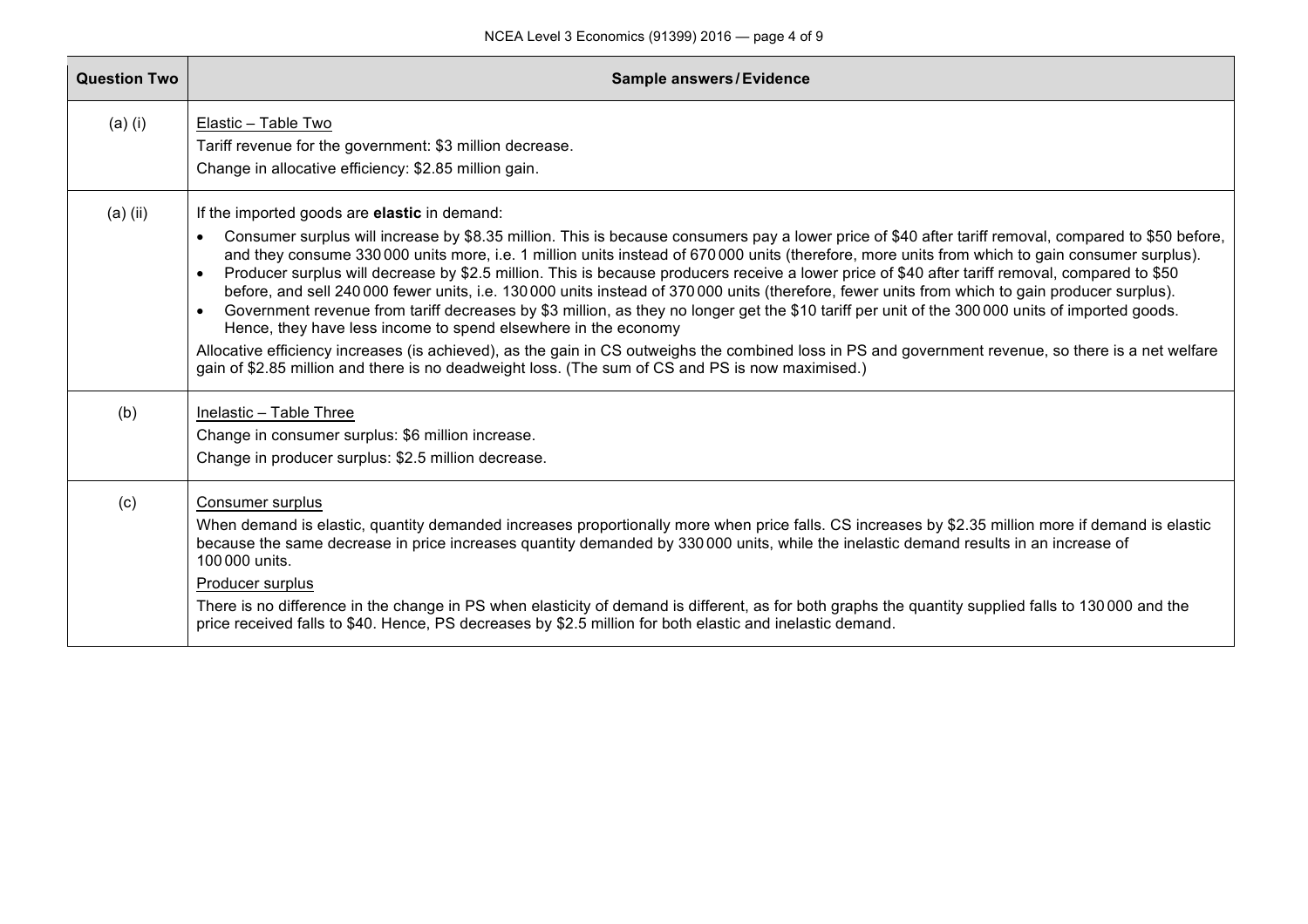| <b>Achievement</b>                                                                                                                                                                                                                                             |                                                                                                                                                                                                                                                                                                                                                                                                                                                                                                                                                                                                             |                               |                                                                                                                                                                                                                 |                                                                                                                                                                                                              | <b>Achievement with Merit</b>                                                                                                                                                                                                                                                                     |                                                                                                                                                      |                                                                                                                                                                                                                                                                                                                                                                                                                                                                                                                                                                                                                | <b>Achievement with Excellence</b>                                                                                                                                                                                                    |  |
|----------------------------------------------------------------------------------------------------------------------------------------------------------------------------------------------------------------------------------------------------------------|-------------------------------------------------------------------------------------------------------------------------------------------------------------------------------------------------------------------------------------------------------------------------------------------------------------------------------------------------------------------------------------------------------------------------------------------------------------------------------------------------------------------------------------------------------------------------------------------------------------|-------------------------------|-----------------------------------------------------------------------------------------------------------------------------------------------------------------------------------------------------------------|--------------------------------------------------------------------------------------------------------------------------------------------------------------------------------------------------------------|---------------------------------------------------------------------------------------------------------------------------------------------------------------------------------------------------------------------------------------------------------------------------------------------------|------------------------------------------------------------------------------------------------------------------------------------------------------|----------------------------------------------------------------------------------------------------------------------------------------------------------------------------------------------------------------------------------------------------------------------------------------------------------------------------------------------------------------------------------------------------------------------------------------------------------------------------------------------------------------------------------------------------------------------------------------------------------------|---------------------------------------------------------------------------------------------------------------------------------------------------------------------------------------------------------------------------------------|--|
| $(a)$ (i)<br>(ii) Explains:<br>maximised.                                                                                                                                                                                                                      | One correct calculation for Table Two.<br>• CS will increase because consumers pay a<br>lower price OR consume more.<br>• PS will decrease because producers<br>receive a lower price OR sell fewer units.<br>• Government revenue from tariff decreases<br>so less to spend elsewhere OR explains<br>how the \$3 million figure is obtained OR<br>valid explanation of other tax impact OR<br>valid graph/table reference<br>• Allocative efficiency increases (is<br>achieved), as there is a gain in CS, OR<br>there is no DWL, OR the sum of CS + PS is<br>(b) One correct calculation for Table Three. |                               |                                                                                                                                                                                                                 | (a) Explains in detail:<br>lower price AND consume more.<br>lower price AND sell fewer units.<br>\$3 million figure is obtained OR valid<br>explanation of other tax impact<br>in PS and government revenue. | • CS will increase because consumers pay a<br>• PS will decrease because producers receive a<br>• Government revenue from tariff decreases so<br>less to spend elsewhere OR explains how the<br>• Allocative efficiency increases (is achieved), as<br>the gain in CS outweighs the combined loss |                                                                                                                                                      | (a) Explains in detail:<br>• CS will increase because consumers pay a<br>lower price AND consume more (more units<br>to from which to gain surplus).<br>• PS will decrease because producers receive a<br>lower price AND sell fewer units (fewer units<br>to from which to gain surplus).<br>• Government revenue from tariff decreases so<br>less to spend elsewhere OR explains how the<br>\$3 million figure is obtained OR valid<br>explanation of other tax impact<br>• Allocative efficiency increases (is achieved), as<br>the gain in CS outweighs the combined loss<br>in PS and government revenue. |                                                                                                                                                                                                                                       |  |
| (c) Explains:<br>• CS will increase by more for elastic demand<br>(must include valid reason or graph/table<br>reference)<br>• PS will decrease by the same amount for<br>elastic and inelastic demand (must include<br>valid reason or graph table reference) |                                                                                                                                                                                                                                                                                                                                                                                                                                                                                                                                                                                                             |                               |                                                                                                                                                                                                                 | (c) Explains in detail:<br>QD increases by more<br><b>OR</b><br>the same amount.<br>(Detailed explanations include figures.)                                                                                 | • CS will increase by more for elastic demand as<br>• PS will decrease by the same amount for<br>elastic and inelastic demand as QS declines by                                                                                                                                                   |                                                                                                                                                      | (c) Explains in detail:<br><b>AND</b><br>$\bullet$                                                                                                                                                                                                                                                                                                                                                                                                                                                                                                                                                             | • CS will increase by more for elastic demand<br>as QD increases by more<br>PS will decrease by the same amount for<br>elastic and inelastic demand as QS declines<br>by the same amount.<br>(Detailed explanations include figures.) |  |
| <b>N1</b>                                                                                                                                                                                                                                                      | N <sub>2</sub>                                                                                                                                                                                                                                                                                                                                                                                                                                                                                                                                                                                              | A <sub>3</sub>                | <b>A4</b><br>M <sub>5</sub>                                                                                                                                                                                     |                                                                                                                                                                                                              |                                                                                                                                                                                                                                                                                                   | <b>M6</b>                                                                                                                                            | E7                                                                                                                                                                                                                                                                                                                                                                                                                                                                                                                                                                                                             | E <sub>8</sub>                                                                                                                                                                                                                        |  |
| Very little<br>Achievement<br>evidence, partial<br>explanations.<br>NO No response; no relevant evidence                                                                                                                                                       | Some<br>Achievement<br>evidence, partial<br>explanations.                                                                                                                                                                                                                                                                                                                                                                                                                                                                                                                                                   | Most Achievement<br>evidence. | Some Merit<br>Nearly all<br>Most Merit<br>Achievement<br>evidence.<br>evidence.<br>evidence.<br>$(a)$ OR $(c)$<br>$(a)$ OR $(c)$<br>Must refer to<br>graph(s) or<br>graph(s) or<br>$table(s)$ .<br>$table(s)$ . |                                                                                                                                                                                                              | Must refer to                                                                                                                                                                                                                                                                                     | Excellence<br>evidence. One<br>part may be<br>weaker AND<br>integrates relevant<br>information from<br>the graphs and<br>tables into<br>explanation. | All points covered<br>AND integrates<br>relevant<br>information from<br>the graphs and<br>tables into<br>explanation.                                                                                                                                                                                                                                                                                                                                                                                                                                                                                          |                                                                                                                                                                                                                                       |  |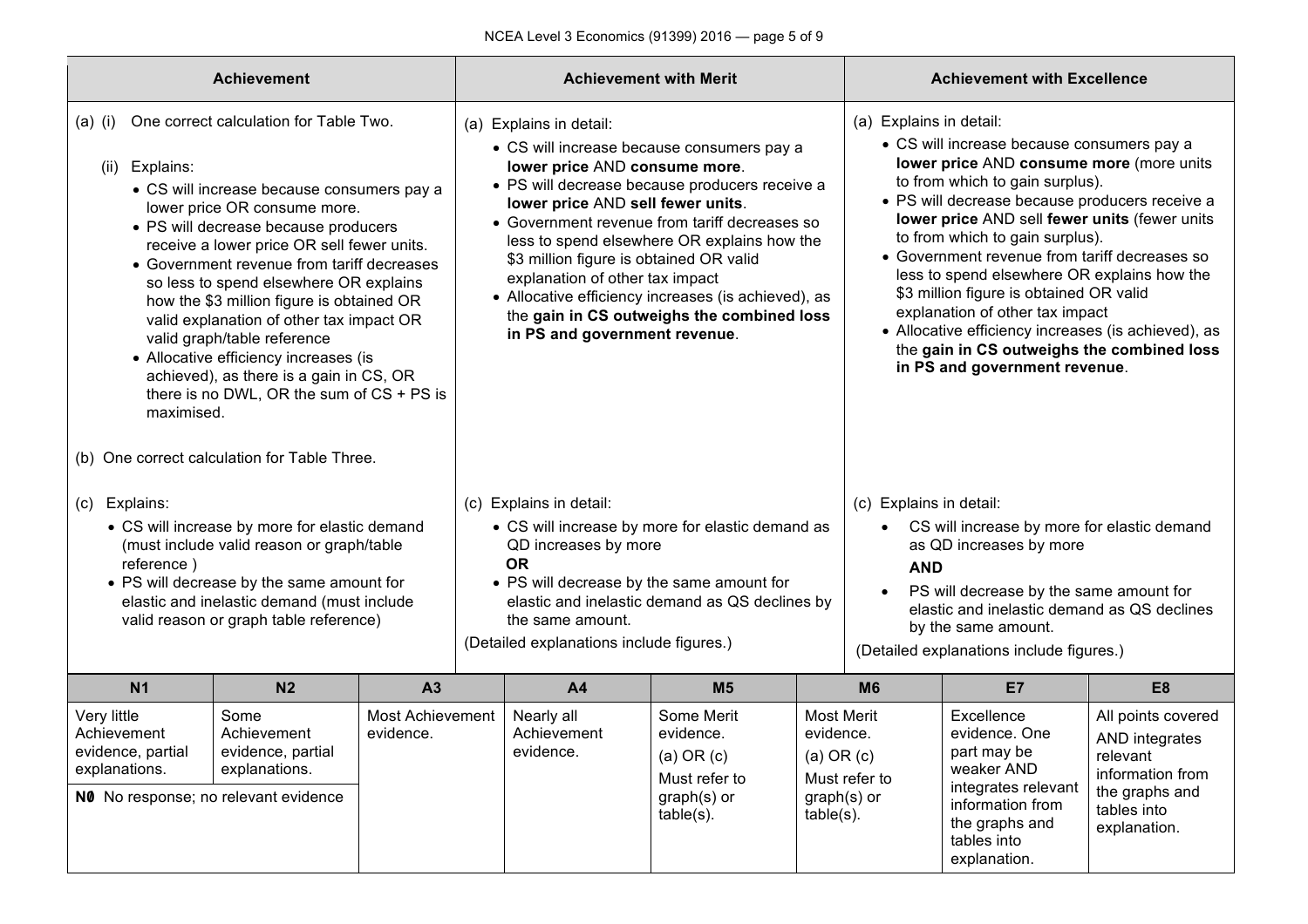| <b>Question Three</b> | <b>Sample answers/Evidence</b>                                                                                                                                                                                                                                                                                                                                                                                                                                                                                                                                                                                                                                                                                                                                                                                                                                                                                                                                                                                                                                                                                                                                                                                                                                                                                                                                                                                                                                                                                                                                                                                                                                                                                                                                                                                                                                                                                                                                                                                                                                                                                                                               |  |  |  |  |  |  |
|-----------------------|--------------------------------------------------------------------------------------------------------------------------------------------------------------------------------------------------------------------------------------------------------------------------------------------------------------------------------------------------------------------------------------------------------------------------------------------------------------------------------------------------------------------------------------------------------------------------------------------------------------------------------------------------------------------------------------------------------------------------------------------------------------------------------------------------------------------------------------------------------------------------------------------------------------------------------------------------------------------------------------------------------------------------------------------------------------------------------------------------------------------------------------------------------------------------------------------------------------------------------------------------------------------------------------------------------------------------------------------------------------------------------------------------------------------------------------------------------------------------------------------------------------------------------------------------------------------------------------------------------------------------------------------------------------------------------------------------------------------------------------------------------------------------------------------------------------------------------------------------------------------------------------------------------------------------------------------------------------------------------------------------------------------------------------------------------------------------------------------------------------------------------------------------------------|--|--|--|--|--|--|
| $(a)$ (i)             | Change in consumer surplus = $P_2BCP_1$ .<br>Change in producer surplus = $P_1CEP_3$ .<br>Tax revenue for the government = $P_2BEP_3$ .<br>Deadweight loss = BCE.                                                                                                                                                                                                                                                                                                                                                                                                                                                                                                                                                                                                                                                                                                                                                                                                                                                                                                                                                                                                                                                                                                                                                                                                                                                                                                                                                                                                                                                                                                                                                                                                                                                                                                                                                                                                                                                                                                                                                                                            |  |  |  |  |  |  |
| (ii)                  | See Appendix Two.                                                                                                                                                                                                                                                                                                                                                                                                                                                                                                                                                                                                                                                                                                                                                                                                                                                                                                                                                                                                                                                                                                                                                                                                                                                                                                                                                                                                                                                                                                                                                                                                                                                                                                                                                                                                                                                                                                                                                                                                                                                                                                                                            |  |  |  |  |  |  |
| (b)                   | Consumer surplus decreases by $P_2BCP_1$ because the price they pay increases from $P_1$ to $P_2$ and their consumption decreases from $Q_1$ to $Q_2$<br>units after the indirect tax.<br>Producer surplus decreases by $P_1CEP_3$ because the price they receive decreases from $P_1$ to $P_3$ and they sell fewer units, i.e. quantity sold<br>decreases from $Q_1$ to $Q_2$ units after the indirect tax.<br>The government gains tax revenue of P <sub>2</sub> BEP <sub>3</sub> , which may be used in programmes to raise awareness or educate society about the negative<br>impact on health of sugary foods.<br>There is a loss of allocative efficiency as a result of the indirect tax because the gain in tax revenue by the government is not enough to offset<br>the combined loss of CS and PS, so there is a net welfare loss represented by the deadweight loss of BCE. This means that the sum of CS and<br>PS is not maximised.<br>There is a loss of allocative efficiency as a result of the quota because although there is an increase in PS, the gain in PS due to the higher<br>price received is not enough to offset the loss in PS due to decreased sales/limited quantity allowed to be sold, combined with the loss in CS,<br>so there is a net welfare loss represented by the deadweight loss of BCE. This means that the sum of CS and PS is not maximised.<br>Both policies are equal in effectiveness in that they both reduce consumption from $Q_1$ to $Q_2$ units. However, because of the extra revenue the<br>government receives from the indirect tax, it could be used to increase awareness through education or marketing/promotional information; so<br>that consumption will decrease below Q <sub>2</sub> units. OR Although both policies appear to be equal in effectiveness because they both reduce<br>consumption from $Q_1$ to $Q_2$ units, quota is likely to be more effective, as it is a legal limit with which producers and consumers are forced to<br>comply, whereas the indirect tax will only discourage consumption, so consumers may still choose to consume more than Q <sub>2</sub> units. |  |  |  |  |  |  |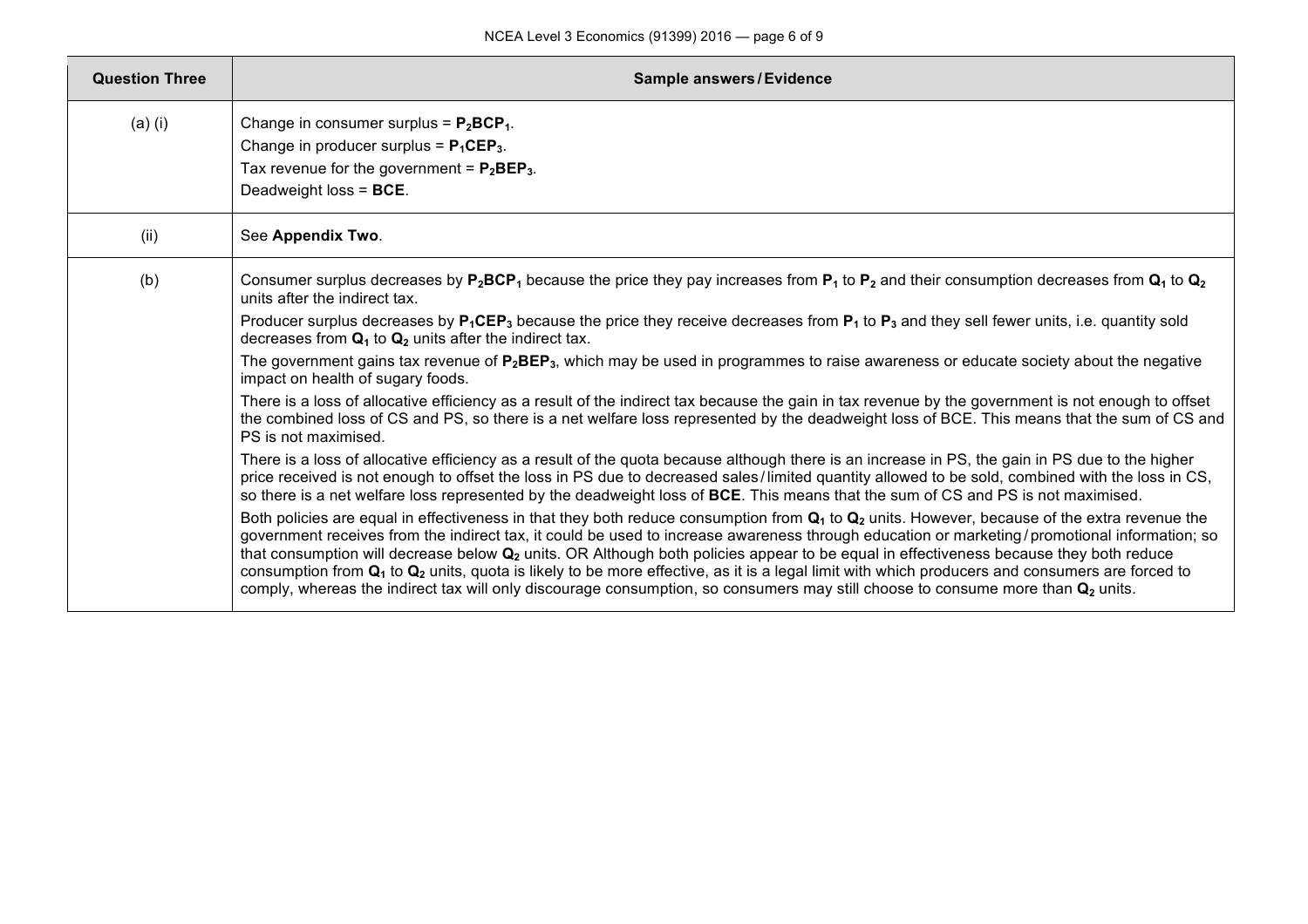| <b>Achievement</b>                                                                                                                                                                                                                                                                                                                                                                                                                                                                                                                                   | <b>Achievement with Merit</b>                                                                                                                                                                                                                                                                                                                                                                                                                                                                                                                                                                                                                                                                                                                                                                                                                                                                                                                                                                                                                                                                | <b>Achievement with Excellence</b>                                                                                                                                                                                                                                                                                                                                                                                                                                                                                                                                                                                                                                                                                                                                                                                                                                                                                                                                                                                                                                                                                                                                                                                                                                                                                                                                                                                                                                                                                                                                                                                                                                                                     |
|------------------------------------------------------------------------------------------------------------------------------------------------------------------------------------------------------------------------------------------------------------------------------------------------------------------------------------------------------------------------------------------------------------------------------------------------------------------------------------------------------------------------------------------------------|----------------------------------------------------------------------------------------------------------------------------------------------------------------------------------------------------------------------------------------------------------------------------------------------------------------------------------------------------------------------------------------------------------------------------------------------------------------------------------------------------------------------------------------------------------------------------------------------------------------------------------------------------------------------------------------------------------------------------------------------------------------------------------------------------------------------------------------------------------------------------------------------------------------------------------------------------------------------------------------------------------------------------------------------------------------------------------------------|--------------------------------------------------------------------------------------------------------------------------------------------------------------------------------------------------------------------------------------------------------------------------------------------------------------------------------------------------------------------------------------------------------------------------------------------------------------------------------------------------------------------------------------------------------------------------------------------------------------------------------------------------------------------------------------------------------------------------------------------------------------------------------------------------------------------------------------------------------------------------------------------------------------------------------------------------------------------------------------------------------------------------------------------------------------------------------------------------------------------------------------------------------------------------------------------------------------------------------------------------------------------------------------------------------------------------------------------------------------------------------------------------------------------------------------------------------------------------------------------------------------------------------------------------------------------------------------------------------------------------------------------------------------------------------------------------------|
| (a) TWO correct shadings (and labelling) on Graph<br>Six:<br>TWO correct labels in Table Four<br>(b) Explains:<br>• CS decreases, as they are paying higher prices<br>OR are consuming a smaller quantity.<br>• PS decreases, as they are receiving lower<br>prices OR are selling less.<br>• Government gains tax revenue which can be<br>spent elsewhere OR valid graph reference<br>• There is a loss of allocative efficiency because<br>there is a net welfare loss OR there is<br>deadweight loss OR the sum of CS and PS is<br>not maximised. | (b) Explains in detail:<br>• CS decreases, as they are paying higher<br>prices AND are consuming a smaller<br>quantity.<br>• PS decreases, as they are receiving lower<br>prices AND are selling less.<br>• Government gains in tax revenue, which can be<br>spent elsewhere, e.g. used in programmes to<br>raise awareness<br>• There is a loss of allocative efficiency as a<br>result of indirect tax because the gain in tax<br>revenue by the government is not enough to<br>offset the combined loss of CS and PS, so<br>there is a net welfare loss represented by the<br>deadweight loss of BCE. This means that the<br>sum of CS and PS is not maximised.<br>• There is a loss of allocative efficiency as a<br>result of the quota because the gain in PS due<br>to the higher price received is not enough to<br>offset the loss in PS due to decreased sales/<br>limited quantity allowed to be sold, combined<br>with the loss in CS, so there is a net welfare<br>loss represented by the deadweight loss of<br>BCE. This means that the sum of CS and PS is<br>not maximised. | (b) Explains in detail:<br>• CS decreases, as they are paying higher<br>prices AND consuming a smaller quantity<br>• PS decreases, as they are receiving lower<br>prices AND are selling less<br>• Government gains tax revenue, which can be<br>spent elsewhere, e.g. used in programmes to<br>raise awareness<br>• There is a loss of allocative efficiency because<br>the gain in tax revenue by the government is<br>not enough to offset the combined loss of<br>CS and PS so there is a net welfare loss<br>represented by the deadweight loss of BCE.<br>This means that the sum of CS and PS is not<br>maximised.<br>• There is a loss of allocative efficiency as a<br>result of the quota because the gain in PS due<br>to the higher price received is not enough to<br>offset the loss in PS due to decreased sales/<br>limited quantity allowed to be sold, combined<br>with the loss in CS, so there is a net welfare<br>loss represented by the deadweight loss of<br>BCE. Thus, the sum of CS and PS is not<br>maximised.<br>• Both policies are equally effective, as<br>consumption decreases by the same amount<br>$(Q_1 \text{ to } Q_2).$<br>• However, because of the extra revenue gained<br>from the indirect tax, the government could use<br>this to increase awareness through education<br>or marketing/promotional information, so that<br>consumption will decrease below Q <sub>2</sub> units OR<br>the quota is likely to be more effective, as it is a<br>legal limit with which producers and consumers<br>are forced to comply, whereas the indirect tax<br>will only discourage consumption, so<br>consumers may still choose to consume more<br>than $Q_2$ units. |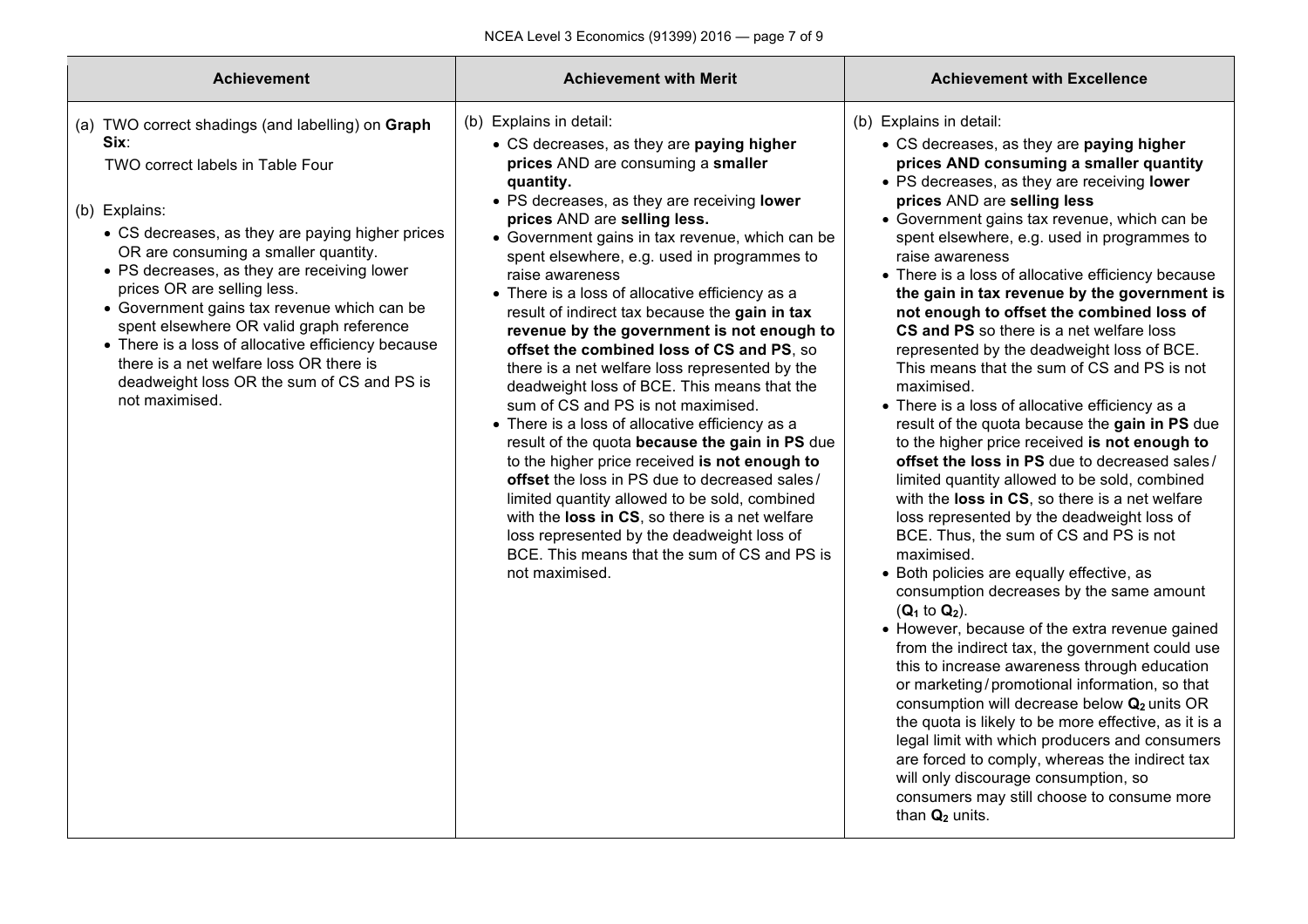NCEA Level 3 Economics (91399) 2016 — page 8 of 9

| N <sub>1</sub>                                                   | N <sub>2</sub>                                                                                    | A <sub>3</sub>                | A <sub>4</sub>                         | M <sub>5</sub>                                                        | <b>M6</b>                                                                    | E7                                                                                                                                                               | E <sub>8</sub>                                                                                                                 |
|------------------------------------------------------------------|---------------------------------------------------------------------------------------------------|-------------------------------|----------------------------------------|-----------------------------------------------------------------------|------------------------------------------------------------------------------|------------------------------------------------------------------------------------------------------------------------------------------------------------------|--------------------------------------------------------------------------------------------------------------------------------|
| Very little<br>Achievement<br>evidence, partial<br>explanations. | Some<br>Achievement<br>evidence, partial<br>explanations.<br>NO No response; no relevant evidence | Most Achievement<br>evidence. | Nearly all<br>Achievement<br>evidence. | Some Merit<br>evidence.<br>Must refer to<br>graph(s) or Table<br>Four | <b>Most Merit</b><br>evidence.<br>Must refer to<br>graph(s) or Table<br>Four | Excellence<br>evidence. One<br>part may be<br>weaker<br>AND integrates<br>relevant<br>information from<br>both graphs and<br>Table Four into<br>the explanation. | All points covered<br>AND integrates<br>relevant<br>information from<br>both graphs and<br>Table Four into<br>the explanation. |

## **Cut Scores**

| <b>Not Achieved</b> | <b>Achievement</b>               | <b>Achievement with Merit</b> | <b>Achievement with Excellence</b> |
|---------------------|----------------------------------|-------------------------------|------------------------------------|
| 0 — 6               | - 10<br>$\overline{\phantom{0}}$ | $13 -$<br>-18                 | $19 - 24$                          |